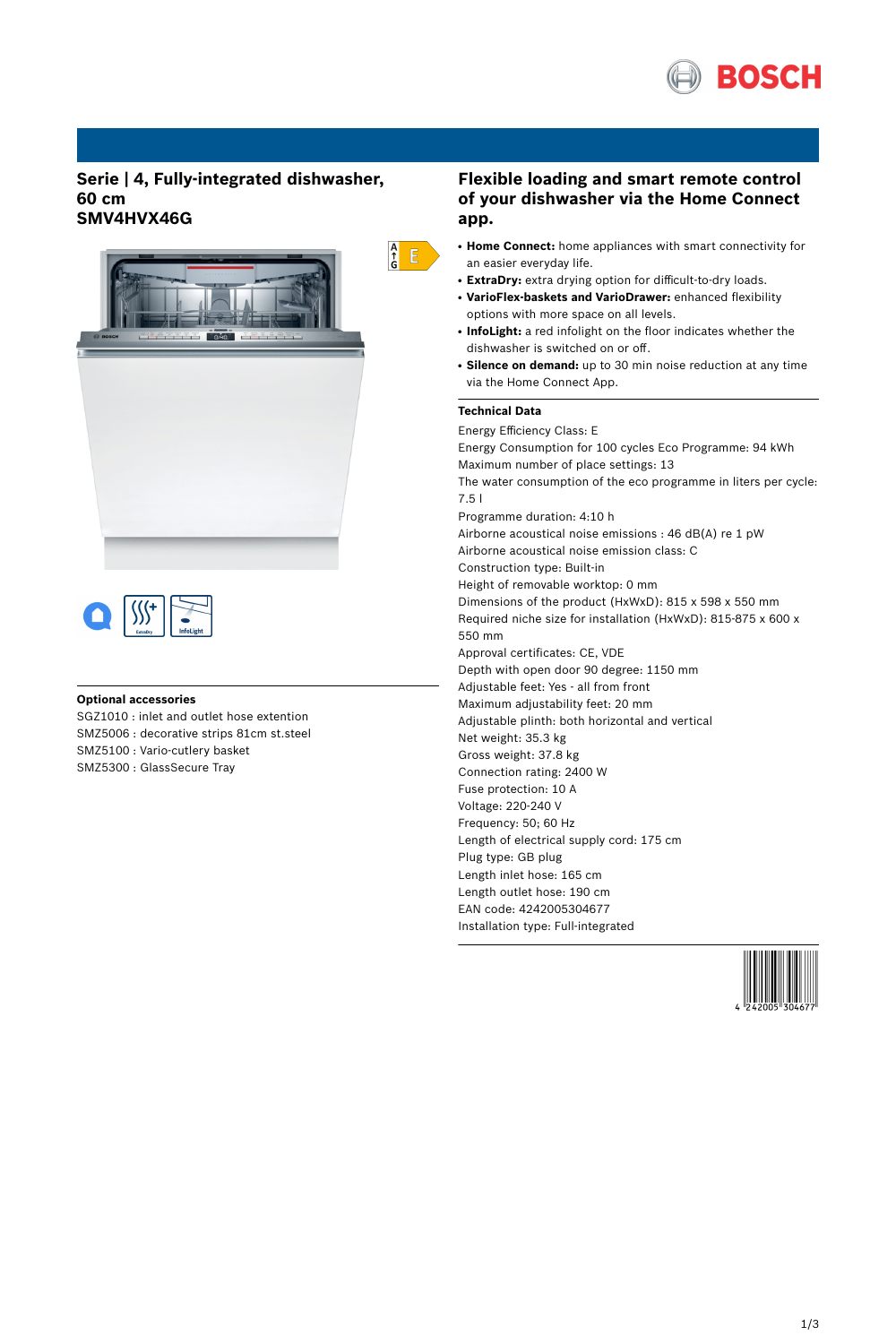

## **Serie | 4, Fully-integrated dishwasher, 60 cm SMV4HVX46G**

# **Flexible loading and smart remote control of your dishwasher via the Home Connect app.**

### **New for 2021**

#### **Performance**

- Energy Efficiency Class<sup>1</sup>: E
- Energy<sup>2</sup> / Water<sup>3</sup>: 94 kWh / 7.5 litres
- Capacity: <sup>13</sup> place settings
- Programme duration<sup>4</sup>: 4:10 (h:min)
- Noise level: <sup>46</sup> dB(A) re <sup>1</sup> pW
- Noise Efficiency Class: <sup>C</sup>
- Noise level (silence programme): <sup>44</sup> dB(A) re <sup>1</sup> pW

#### **Programmes / functions**

- <sup>6</sup> programmes: Eco <sup>50</sup> °C, Auto 45-65 °C , Intensive <sup>70</sup> °C, Express 65°, Silence 50 °C, Favourite
- Default favourite programme: Pre-Rinse
- <sup>4</sup> special options: Remote Start, Extra Dry, Half Load,
- SpeedPerfect+
- Machine Care
- Silence on Demand (via app)

#### **Flexible design elements**

- VarioFlex baskets
- VarioDrawer loading of cutlery on 3rd level
- <sup>3</sup> stage Rackmatic height-adjustable top basket
- Low friction wheels on bottom basket
- Rack Stopper to prevent derailing of bottom basket
- <sup>2</sup> foldable plate racks in top basket
- <sup>4</sup> foldable plate racks in bottom basket
- Upper rack cup shelf

### **Innovations and technology**

- Home Connect ready on WLAN
- Heat exchanger.
- Aqua and loading sensor
- DosageAssist detergent dispenser
- EcoSilence BLDC drive
- Automatic detergent detection
- Water managment system
- AquaMix Glass protection system

#### **Design features**

- Push button top edge controls
- InfoLight (Red) Light projection on the floor
- Time delay (3, <sup>6</sup> or <sup>24</sup> hours)
- Acoustic end of cycle indicator, Time remaining indicator (min), water inlet indicator
- AquaStop: Bosch's warranty in case of water damage for the lifetime of the appliance. Please find warranty terms under https://www.bosch-home.co.uk/customer-service/careprotection-and-parts/additional-warranties
- Self-cleaning filter system with <sup>3</sup> piece corrugated filter
- Large item spray head, steam protection plate
- Stainless steel/Polinox interior
- Dimensions (HxWxD): 81.5 x 59.8 x 55cm
- *¹ Scale of Energy Efficiency Classes from A to G*
- *² Energy consumption in kWh per 100 cycles (in programme Eco 50 °C)*
- *³ Water consumption in litres per cycle (in programme Eco 50 °C)*
- *⁴ Duration of programme Eco 50 °C*